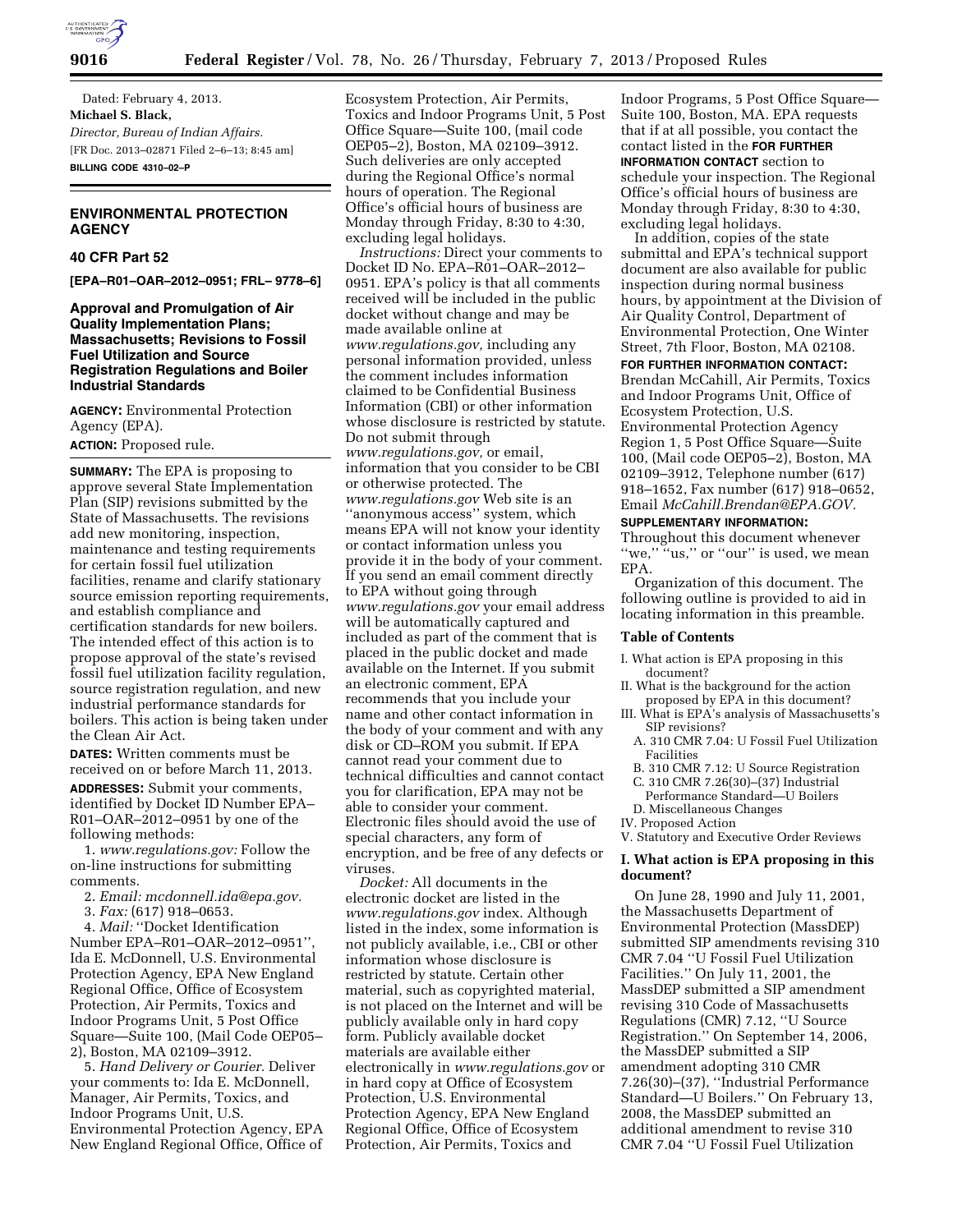Facilities'' and to correct several typographical errors and to clarify certain requirements to 310 CMR 7.00, 310 CMR 7.12 and 310 CMR 7.26(30)– (37). On January 18, 2013, the MassDEP submitted a letter withdrawing outdated and obsolete regulation submittals and replaced them with effective versions of the above regulations for approval and inclusion into the SIP.

EPA is proposing to approve the February 13, 2008 revisions to 310 CMR 7.04; the July 11, 2001 and February 13, 2008 revisions to 310 CMR 7.12; the September 14, 2006 and February 13, 2008 revisions to 310 CMR 7.26(30)– (37); and the February 13, 2008 revisions to the list of Massachusetts cities and towns that reflect changes in the MassDEP regional boundaries located at the beginning 310 CMR 7.00.

# **II. What is the background for the action proposed by EPA in this document?**

Section 110 (a)(1) of the Clean Air Act (CAA) requires each state to submit to EPA a plan which provides for the implementation, maintenance and enforcement of each national ambient air quality standard (NAAQS). These plans, generally referred to as the state implementation plans or SIPs, include numerous air quality monitoring, emission inventory, and emission control requirements designed to obtain and maintain the NAAQS within the state. The CAA requires states to adopt SIP revisions into the state regulations and to submit the revisions to EPA for approval. Section 110(l) of the CAA states that EPA shall not approve a revision to the SIP if the revision would interfere with any applicable requirement concerning attainment of the NAAQS and reasonable further progress, or any other applicable requirement of the CAA. Section 193 of the CAA states that EPA shall not approve a revision to any control requirement in effect before November 15, 1990 in an area which is a nonattainment area for any air pollutant unless the modification ensures equivalent or greater emission reductions of that air pollutant.

EPA has over time approved numerous state regulatory revisions into the Massachusetts SIP. Each regulation performs a different function specifically required by the CAA or determined by the state to be necessary to attain and maintain the NAAQS. Among other requirements, the Massachusetts SIP-approved regulations include 310 CMR 7.04, ''Fossil Fuel Utilization Facilities'' and 310 CMR 7.12, ''Source Registration.''

310 CMR 7.04 regulates the use of fossil fuels by fossil fuel utilization facilities in Massachusetts. The regulation establishes smoke density limits; combustion efficiency requirements; and inspection, maintenance and testing requirements for fossil fuel fired facilities. The use of fossil fuels is a significant source of nitrogen oxides  $(NO<sub>X</sub>)$ , sulfur dioxide (SO2), and particulate matter (PM) emissions. While not specifically required by the CAA, the fossil fuel control requirements in 310 CMR 7.04 reduce the emissions of all the pollutants in Massachusetts.

310 CMR 7.12 requires stationary sources to collect information, keep records and report emissions on a periodic schedule. The MassDEP then uses the emission data to develop the state's emissions inventory and NAAQS emission control planning requirements. Section 182(a)(3)(B) ''Emission Statements'' of the CAA establish the federal requirements for stationary source emissions reporting. The section requires permitting agencies to adopt regulations requiring owners and operators of stationary sources of  $NO<sub>x</sub>$ or VOC to provide a statement showing the actual emissions of  $NO<sub>X</sub>$  and VOCs from applicable sources.

310 CMR 7.26(30)–(37) establishes emission limits and operational restrictions for new boilers with heat inputs equal to or greater than 10 million British thermal units per hour (MMBtu/hr) and less than 40 MMBtu/ hr. Emission increases from the construction of new boilers are currently subject to the MassDEP's 310 CMR 7.02(4) and (5) ''Plan Approval and Emission Limitations.'' The MassDEP adopted 310 CMR 7.02(4) and (5) in an effort to comply with Sections  $110(a)(2)(C)$  and  $(D)$  of the CAA. The CAA requires states to adopt procedures that regulate modification and construction of stationary sources as necessary to ensure that NAAQS are achieved, and in particular to prohibit a new stationary source of emissions, such as a new boiler, from emitting any air pollutant in amounts that would contribute to a violation of a NAAQS or interfere with a NAAQS control strategy. For sources that do not meet federal ''major source'' levels, the requirements for the procedures required by Section 110(a)(2)(C), typically referred to as the ''minor new source review program,'' are codified into the federal regulations at 40 Code of Federal Regulations (CFR) 51.160– 164. The MassDEP currently has a SIPapproved minor NSR program (currently entitled ''Regulation 2. Plans Approval and Emissions Limitations,'' approved

in 1979), and the state also implements its minor NSR regulations at 310 CMR 7.02(4) and (5).

# **III. What is EPA's analysis of Massachusetts's SIP revisions?**

As discussed above, Section 110(l) of the CAA establishes EPA's standard for approving revisions to a SIP (and, for certain pre-1990 requirements, Section 193 may apply as well). The following analysis explains how the SIP revisions meet these standards and may be approved by EPA.

### *A. 310 CMR 7.04: U Fossil Fuel Utilization Facilities*

The June 28, 1990 SIP amendment includes two new provisions to 310 CMR 7.04(2) ''U Smoke Density Indicator.'' The existing SIP provision in regulation 4.2.1 prohibits the burning of fossil fuel oil or coal in any high pressure fossil fuel utilization facility that is not equipped with a smoke density sensing device. New provision 310 CMR 7.04(2)(a) establishes a new heat input applicability threshold level of 40 MMBtu/hr above which fossil fuel utilization facilities are required to install and operate smoke density sensing instrumentation on or after June 1, 1990. New provision 310 CMR 7.04(2)(b) provides the MassDEP the authority to require fuel utilization facility to be equipped with a smoke density sensing device if, in the opinion of the MassDEP, such a device is necessary.

The July 11, 2001 SIP amendment includes two additional provisions to 310 CMR 7.04(2). New provision 310 CMR 7.04(2)(c) allows fossil fuel utilization facilities with energy inputs equal to or greater than 10 MMBtu/hr but less than 40 MMBtu/hr to discontinue and remove smoke density sensing equipment even if required in a previous plan approval. New provision 310 CMR 7.04(2)(d) states that, notwithstanding the requirements of 310 CMR 7.04(2)(a) and (c), new or modified fossil fuel fired facilities may be required to install instrumentation to monitor opacity if subject to New Source Performance Standards at 40 CFR part 60, subpart D, Da, Db or Dc.

The February 13, 2008 SIP amendment includes a new provision under 310 CMR 7.04(4)(a) that prohibits the operation of fossil fuel fired facilities with heat input capacities equal to or greater than 3 million British thermal units per hour (MMBtu/hr) unless the facility has been inspected and maintained in accordance with manufacturer's recommendations and been tested for efficient operation at least once every calendar year. The new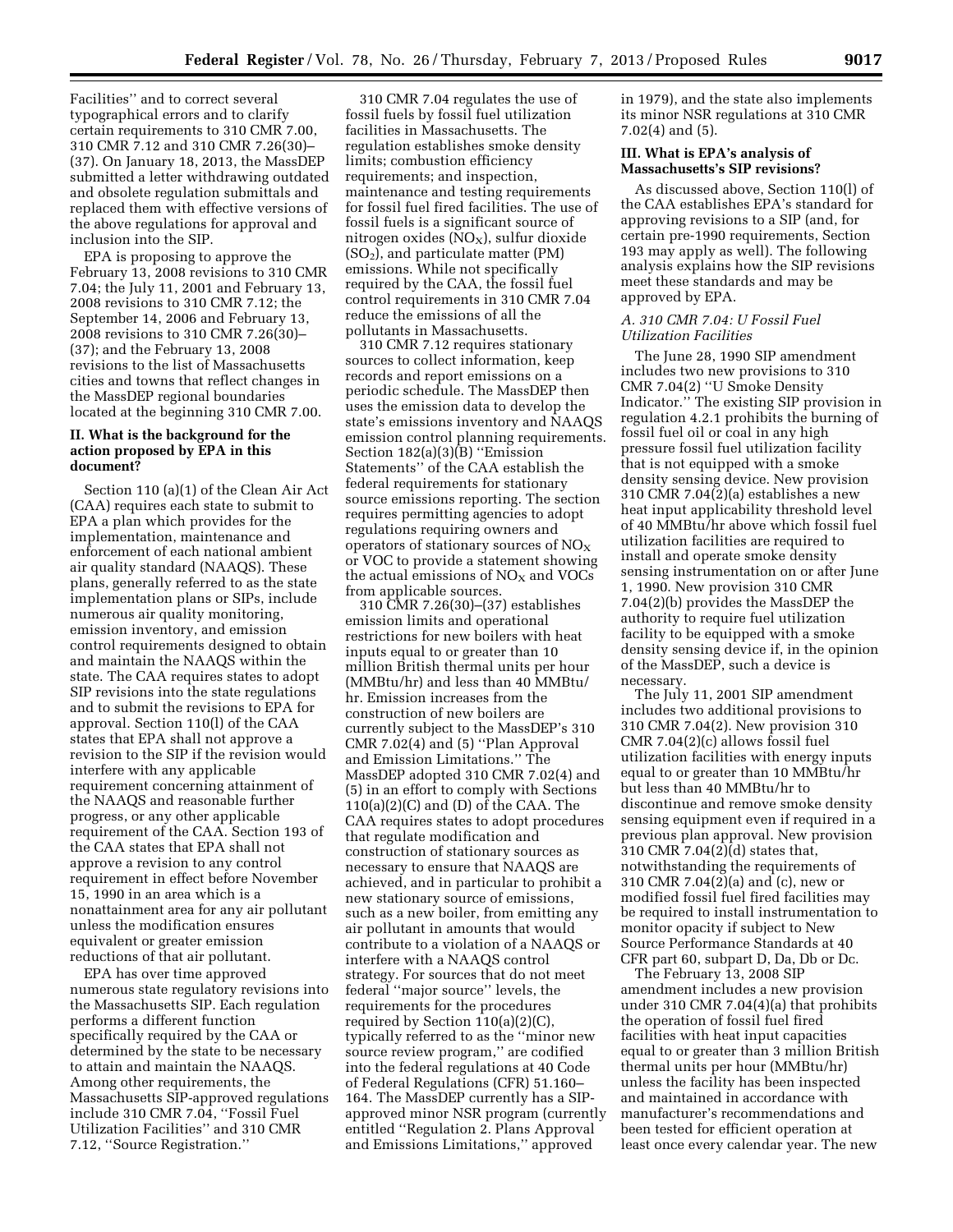provisions also require facilities to record the results from the inspection, maintenance and testing and to post the result conspicuously on or near the facility. The provision also includes language that excludes combustion turbines and reciprocating engines from the inspection, maintenance and testing requirements. The inspection, maintenance and testing requirements for these types of sources are already established under state's rules at 310 CMR 7.02(8) and 310 CMR 7.26, ''Industrial Performance Standards.'' Therefore, the inspection, maintenance and testing requirements under 310 CMR 7.04 are redundant and not needed for these source types.

EPA proposes approval of the June 28, 1990, July 11, 2001 and February 13, 2008 SIP amendments to 310 CMR 7.04. EPA has not identified any reason why removing the requirement to operate smoke density sensing devices on small boilers would change how smaller boilers operate or result in any emission increase. In addition, the February 13, 2008 SIP amendment requires boilers with heat inputs capacities over 3 MMBtu/hr to inspect, maintain and test for operational efficiency. This will improve boiler operation and reduce overall emissions. The emission decrease will more than offset any possible emission increase that could result from the June 28, 1990, July 11, 2001 and February 13, 2008 SIP amendments. The amendment is also not inconsistent with the CAA since federal technology-based emission control standards for boilers do not regulate smoke density but rather opacity. EPA finds the amendments together will improve operations at fossil fuel fired facilities, lower emissions for all pollutants, strengthen the SIP, and be consistent with all federal requirements.

# *B. 310 CMR 7.12: U Source Registration*

The July 11, 2001 SIP amendment includes numerous revisions to 310 CMR 7.12. The amendment renames the regulation from ''Certificate Record Keeping and Reporting'' to ''Source Registration.'' The amendment clarifies the regulation's applicability requirements, reporting deadlines, and information submission requirements. The amendment also includes the addition of new source categories and pollutants subject to the regulation's reporting requirements. Finally, the amendment establishes reporting procedures for sources who had not previously filed reports.

The February 13, 2008 SIP amendment includes new provisions that require a facility to file a source

registration if it operates under the following: (1) a restricted emission status pursuant to 310 CMR 7.02(9), ''U Restricted emissions Status'' or 7.02(10), ''U Modification of Restricted Emissions Status'' issued since January 1, 1990, or (2) a federal operating permit approval issued under 310 CMR 7.00, Appendix C.

EPA proposes to approve the July 11, 2001 and February 13, 2008 amendments into the SIP. The amendments do not change the underlying SIP-approved requirements but rather strengthens the state regulations by adding new requirements, expanding the applicability requirements, and reorganizing and clarifying current requirements. The Technical Support Document (TSD) for this proposed rulemaking provides a complete list of revisions proposed by MassDEP and how they comply with federal requirements.

#### *C. 310 CMR 7.26(30)–(37): Industrial Performance Standard—U Boilers*

310 CMR 7.26(30)–(37) establishes emission limits and operational restrictions for new boilers with heat inputs equal to or greater than 10 MMBtu/hr and less than 40 MMBtu/hr. Emission increases from the construction of new boilers are currently subject to the MassDEP's 310 CMR 7.02(4) and (5) ''Plan Approval and Emission Limitations.'' As noted above, the MassDEP currently has a SIPapproved minor NSR program (currently entitled ''Regulation 2. Plans Approval and Emissions Limitations,'' approved in 1979), and the state also implements its minor NSR regulations at 310 CMR 7.02(4) and (5).

In July, 2000, the MassDEP proposed to replace the existing plan approval procedures for new boilers with heat inputs equal to or greater than 10 MMBtu/hr and less than 40 MMBtu/hr with new performance standards and compliance certifications requirements adopted under the state's Environmental Result Program (ERP). As described in the state's July 2000 Technical Support and Background Document (TSBD) for the proposed amendment, the purpose of the ERP is to develop process-specific performance standards and compliance certifications that simplify the regulatory process, reduce cost and time for compliance while maintaining effective standards and improving environmental results. On September 14, 2006, the MassDEP submitted the proposed performance standards and compliance certifications requirements for boilers under 310 CMR 7.26(30)–(37) ''Industrial Performance Standards—U

Boilers'' to EPA as a formal SIP submittal.

The new industrial performance standard establishes emission limits and operational restrictions for new natural gas and/or distillate oil fired boilers. In lieu of obtaining a plan approval under 310 CMR 7.02, owners and operators of a new boiler with heat inputs equal to or greater than 10 MMBtu/hr and less than 40 MMBtu/hr must submit a certification to the MassDEP stating that the new boiler complies with the emission and operational requirements in 310 CMR 7.26(30)–(37).

On February 13, 2008, the MassDEP submitted a SIP amendment revising 310 CMR 7.26(30)–(37). The 2008 SIP amendment includes a new provision that requires an owner or operator of a new boiler subject to 310 CMR 7.26(30)– (37) to submit the certification to the MassDEP prior to installation and operation of the boiler.

The amendments to 310 CMR 7.26(30)–(37) effectively revise Regulation 2, which was approved into the Massachusetts SIP in 1979 in an area that is designated as nonattainment. Consequently, these amendments cannot be approved unless they will ensure equal or greater emission reductions as compared to the existing SIP-approved rules. These rules (specifically, the minor NSR program) must meet the federal minor NSR program requirements at 40 CFR 51.160–164, including the applicability requirements at 40 CFR 51.160(e). Section 51.160(e) requires the MassDEP to describe the types of sources subject to minor NSR and to discuss the basis for determining which facilities will be subject to review.

As discussed in the MassDEP's July 2000 TSBD Document, the proposed Industrial Performance Standard requires the same emission limits, fuel requirements and operational limitations as compared to boilers currently undergoing case-by-case review under 310 CMR 7.02. In addition, the emission limits meet or exceed the requirements for boilers under the federal NSPS and National Emission Standards for Hazardous Air Pollutants (NESHAP) programs.

The proposed boiler regulation also provides protection, similar to 310 CMR 7.02(4) and (5), that ensures the construction of new boilers will not cause or contribute to a violation of an applicable NAAQS or other control strategy. To ensure emissions disperse properly, 310 CMR 7.26(35) requires minimum stack heights for subject boilers. If the stack height is below minimum height requirements, the provision requires the use of an EPA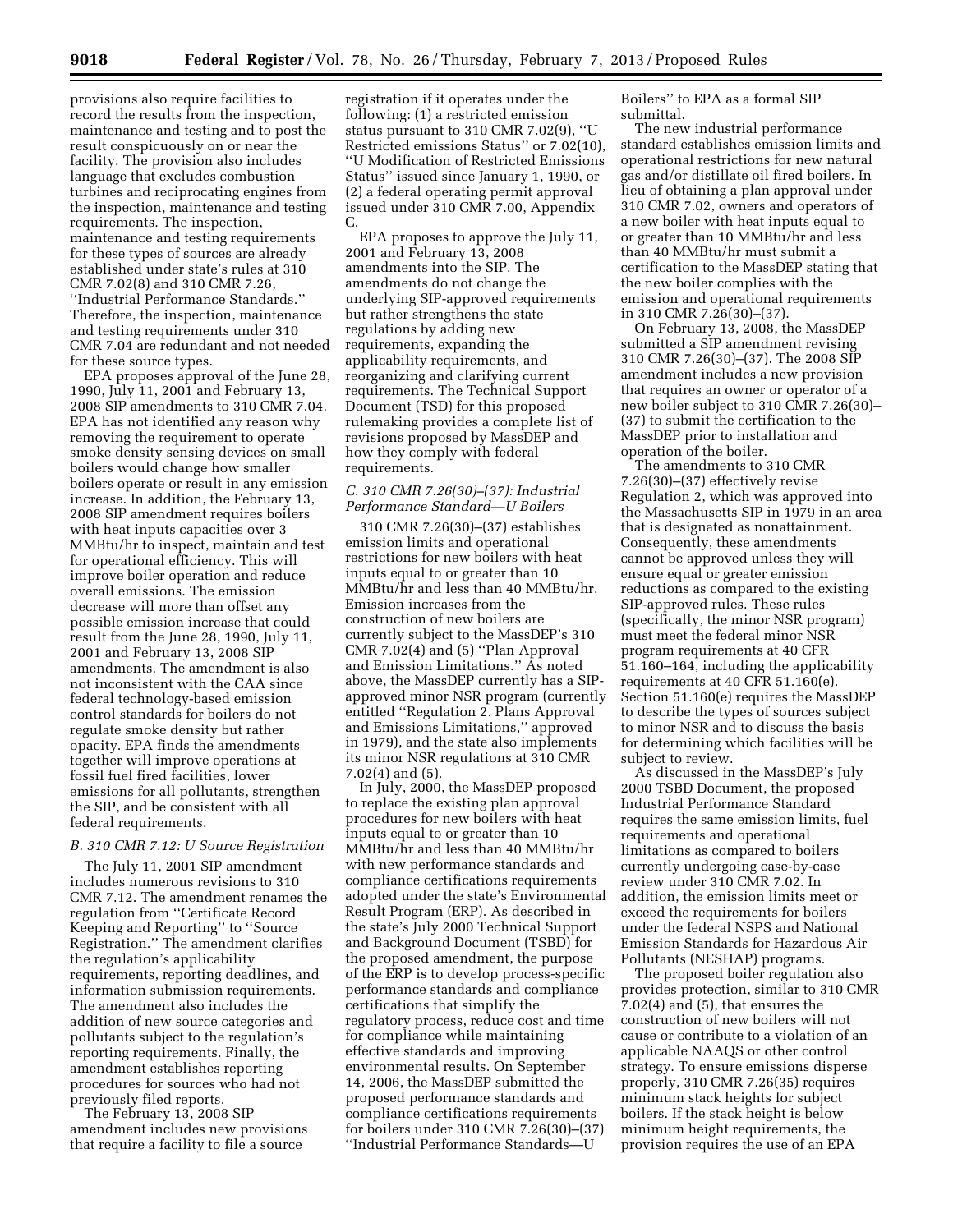guideline air quality model to show that the operations of the boiler will not cause the exceedance of a NAAQS. To provide additional safeguards to protect the public, 310 CMR 7.26(35) restricts a subject boiler to the use of inherently low emitting natural gas if the boiler is locating on property adjacent to a street or sidewalk. Section 7.26(35) also provides that ''Stacks shall not be equipped with rain protection of a type that restricts the vertical exhaust flow of the combustion gases as they are emitted to the ambient air. 'Shanty caps', 'egg beaters' and the like are prohibited.'' The terms ''shanty caps'' and ''egg beaters'' refer to devices that are used to prevent precipitation from entering the stack but which restrict the vertical flow of the exhaust gas stream.1 In accordance with this understanding, EPA proposes that, for purposes of the federal SIP, the prohibition in Section 7.26(35) should be interpreted to apply to any device for stack rain protection that restricts the vertical exhaust flow of the exhaust stream.

In addition, the monitoring, recordkeeping and reporting provisions throughout 310 CMR 7.26(30)–(37) provides adequate compliance requirements for all emission and operational requirements.

Finally, 310 CMR 7.26(32)(b) requires owners or operators of subject boilers to submit a compliance certification before a new boiler is installed and operational. This provision provides the ability for the MassDEP to prevent installation of a boiler if it may violate a NAAQS or other state emission requirement as required by the federal NSR requirements.

Together, these provisions demonstrate that the proposed SIP amendments will not result in increases in emissions above the current SIPapproved rules or interfere with any attainment strategy. In addition, since 310 CMR 7.26(30)–(37) applies equivalent emission and operational limitations as compared to boilers currently undergoing case by case review under the current SIP-approved requirements, the amendment ensures equivalent (or greater) emission reductions than the current SIPapproved minor NSR program. EPA

concludes the amendments are consistent with federal requirements and should be approved into the SIP.

#### *D. Miscellaneous Changes*

On February 13, 2008, the MassDEP also submitted amendment updating the list of Massachusetts cities and towns to reflect changes in the MassDEP regional boundaries located at the beginning 310 CMR 7.00. EPA is proposing to approve the updated list.

#### **IV. Proposed Action**

EPA is proposing to approve the June 28, 1990 and July 11, 2001 SIP amendments to 310 CMR 7.04 ''U Fossil Fuel Utilization Facilities.'' EPA is also proposing to approve the July 11, 2001 SIP amendment to 310 CMR 7.12, ''U Source Registration'' and the September 14, 2006 SIP amendment to 310 CMR 7.26(30)–(37), ''Industrial Performance Standards—U Boiler.'' Finally, EPA is proposing to approve the February 13, 2008 SIP amendment that revises 310 CMR 7.04 ''U Fossil Fuel Utilization Facilities,'' corrects several typographical errors and clarifies certain requirements to 310 CMR 7.12 and 310 CMR 7.26(30)–(37) and updates the list of Massachusetts cities in 310 CMR 7.00.

EPA is soliciting public comments on the issues discussed in this proposal or on other relevant matters. These comments will be considered before EPA takes final action. Interested parties may participate in the Federal rulemaking procedure by submitting written comments to the EPA New England Regional Office listed in the **ADDRESSES** section of this **Federal Register,** or by submitting comments electronically, by mail, or through hand delivery/courier following the directions in the **ADDRESSES** section of this **Federal Register.** 

The Agency has reviewed this request for revision of the Federally-approved State implementation plan for conformance with the provisions of the 1990 amendments enacted on November 15, 1990. The Agency has determined that this action conforms with those requirements irrespective of the fact that the submittal preceded the date of enactment.

#### **V. Statutory and Executive Order Reviews**

Under the Clean Air Act, the Administrator is required to approve a SIP submission that complies with the provisions of the Act and applicable Federal regulations. 42 U.S.C. 7410(k); 40 CFR 52.02(a). Thus, in reviewing SIP submissions, EPA's role is to approve state choices, provided that they meet

the criteria of the Clean Air Act. Accordingly, this proposed action merely approves state law as meeting Federal requirements and does not impose additional requirements beyond those imposed by state law. For that reason, this proposed action:

• Is not a "significant regulatory action'' subject to review by the Office of Management and Budget under Executive Order 12866 (58 FR 51735, October 4, 1993);

• does not impose an information collection burden under the provisions of the Paperwork Reduction Act (44 U.S.C. 3501 *et seq.*);

• is certified as not having a significant economic impact on a substantial number of small entities under the Regulatory Flexibility Act (5 U.S.C. 601 *et seq.*);

• does not contain any unfunded mandate or significantly or uniquely affect small governments, as described in the Unfunded Mandates Reform Act of 1995 (Pub. L. 104–4);

• does not have Federalism implications as specified in Executive Order 13132 (64 FR 43255, August 10, 1999);

• is not an economically significant regulatory action based on health or safety risks subject to Executive Order 13045 (62 FR 19885, April 23, 1997);

• is not a significant regulatory action subject to Executive Order 13211 (66 FR 28355, May 22, 2001);

• is not subject to requirements of Section 12(d) of the National Technology Transfer and Advancement Act of 1995 (15 U.S.C. 272 note) because application of those requirements would be inconsistent with the Clean Air Act; and does not provide EPA with the discretionary authority to address, as appropriate, disproportionate human health or environmental effects, using practicable and legally permissible methods, under Executive Order 12898 (59 FR 7629, February 16, 1994).

In addition, this rule does not have tribal implications as specified by Executive Order 13175 (65 FR 67249, November 9, 2000), because the SIP is not approved to apply in Indian country located in the state, and EPA notes that it will not impose substantial direct costs on tribal governments or preempt tribal law.

#### **List of Subjects in 40 CFR Part 52**

Environmental protection, Air pollution control, Incorporation by reference, Nitrogen dioxide, Ozone, Particulate matter, Reporting and recordkeeping requirements, Sulfur oxides, Volatile organic compounds.

**Authority:** 42 U.S.C. 7401 et seq.

<sup>1</sup>For example, the MassDEP's ''Boiler Environmental Certification Workbook'' explains that ''Stack heads, devices used to prevent precipitation from entering the stack, must not restrict the vertical flow of the exhaust gas stream. Devices such as 'shanty caps' and 'egg beaters' are prohibited. Coning of the top of the stack and rain sleeves are acceptable. '' *See* MassDEP, Boiler Environmental Certification Workbook, page 11, *available at [http://www.mass.gov/dep/service/](http://www.mass.gov/dep/service/online/boilwbk.pdf)  [online/boilwbk.pdf.](http://www.mass.gov/dep/service/online/boilwbk.pdf)* EPA has added this document to the administrative record for this action.